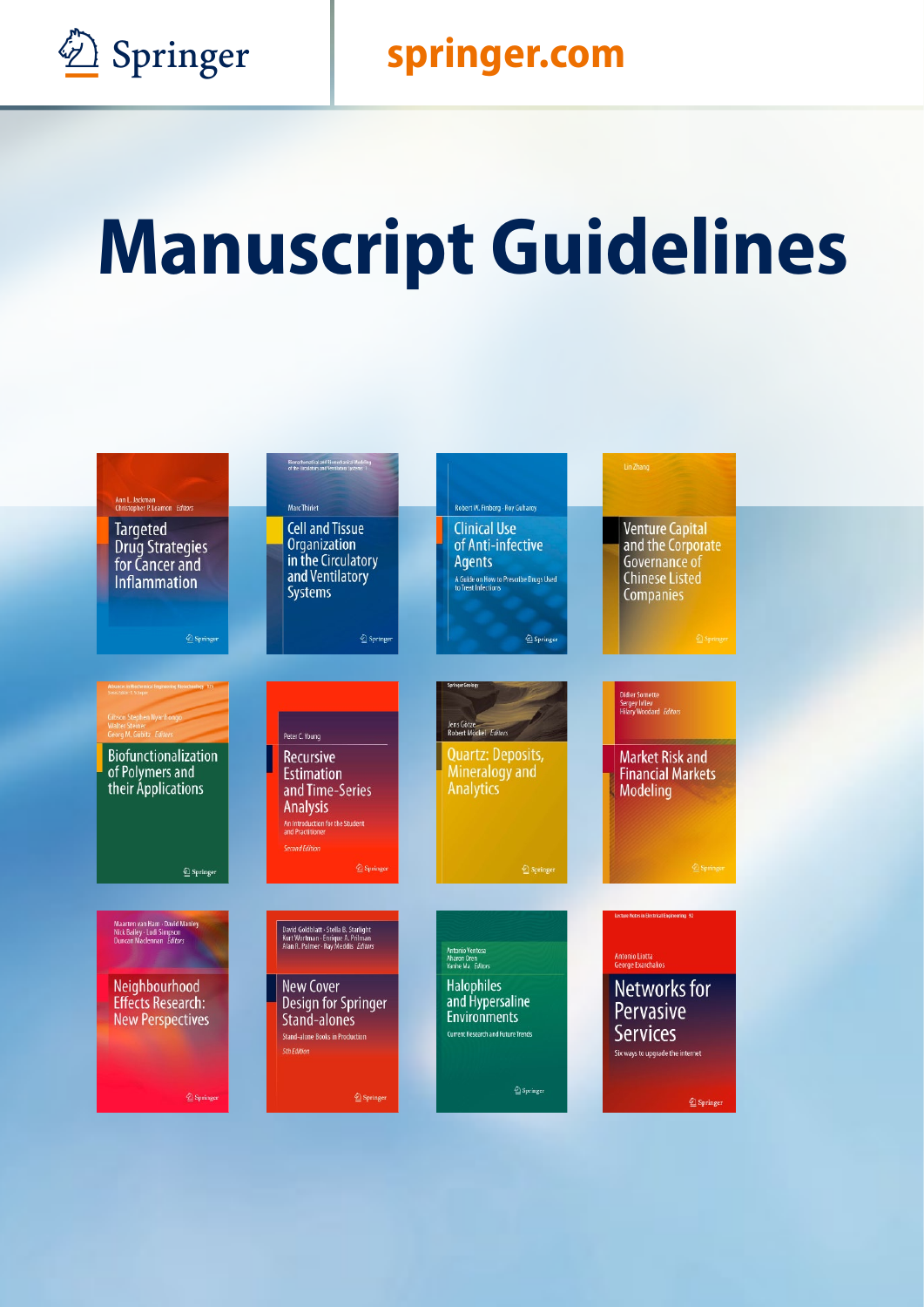

#### Contents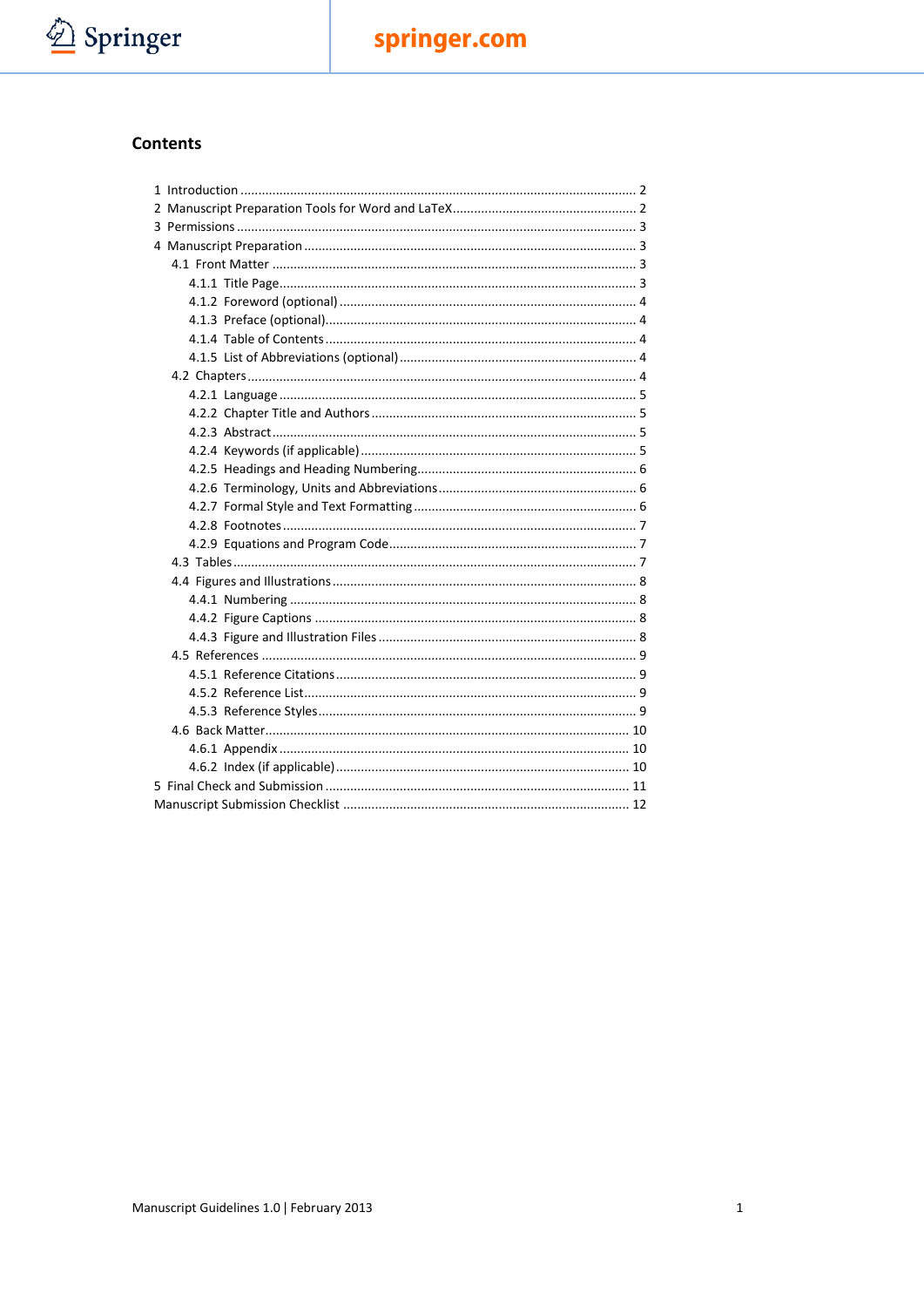

#### <span id="page-2-0"></span>**1 Introduction**

Publishing a book is a joint effort between you and Springer. We feel it is important that our authors concentrate on the content of the chapter or a book. When writing a book for Springer, please do not be concerned with the final layout. That is Springer's role. To ensure that we always keep pace with all current online and print requirements, Springer structures the content in XML as the basis for presentation in print or in digital formats for such devices as Amazon Kindle™, Apple iPad™/iPhone™, and Google Android™. We utilize standard layouts with style specifications suitable for multiple display formats.

• What advantages do these provide for you in manuscript preparation? It means you can focus on the content and Springer will professionally typeset the book and, with XML structuring, will ensure that your content will be available to readers in many formats for many years to come. To ensure this works, please follow the instructions for manuscript formatting, preparation, and delivery under Manuscript Preparation. For *Lecture Notes in Computer Series (LNCS)* preparation guidelines click [here.](http://www.springer.com/computer/lncs?SGWID=0-164-0-0-0)

#### **Tip**

A key part of the publication process (and in response to the changing requirements of the book industry) is the standard corporate book covers that Springer introduced for each subject area which it publishes. These covers provide a strong, corporate brand identity for Springer books, making them instantly recognizable amongst the scientific community. In addition the covers also assist the speed of publication, as having standardized versions greatly reduces the time traditionally spent on creating individual covers for each title.

#### <span id="page-2-1"></span>**2 Manuscript Preparation Tools for Word and LaTeX**

• Springer provides manuscript preparation tools for **Word** and **LaTeX** users that help structure the manuscript, e.g., define the heading hierarchy. Predefined style formats are available for all the necessary structures that are supposed to be part of the manuscript, and these formats can be quickly accessed via hotkeys or special toolbars.

**Note:** These tools are **not** intended for the preparation of the final page layout. The final layout will be created by Springer according to our layout specifications.

- ►[Manuscript preparation tool for](http://www.springer.com/cda/content/document/cda_downloaddocument/T1-book.zip?SGWID=0-0-45-392600-0) Word
- ► LaTeX2e macro packages fo[r monographs](http://www.springer.com/cda/content/document/cda_downloaddocument/svmono.zip?SGWID=0-0-45-491898-0) and for [contributed books](http://www.springer.com/cda/content/document/cda_downloaddocument/svmult.zip?SGWID=0-0-45-491899-0)
- The usage of these tools is not mandatory. Alternatively, you may either use a blank Word document or the standard LaTeX book class (for monographs) or article class (for individual contributions) and apply the default settings and styles (e.g., for heading styles, lists, footnotes, etc.).

#### **Tip**

If you cannot use our **Word** tool:

- Open a blank Word document.
- Use the default styles in Word to identify the heading levels.
- Use the standard Word functions for displayed lists, type styles such as bold or italics, the indexing function, and the footnote function.
- Use a single main font for the entire text. We recommend Times New Roman.
- For special characters, please use Symbol and/or Arial Unicode.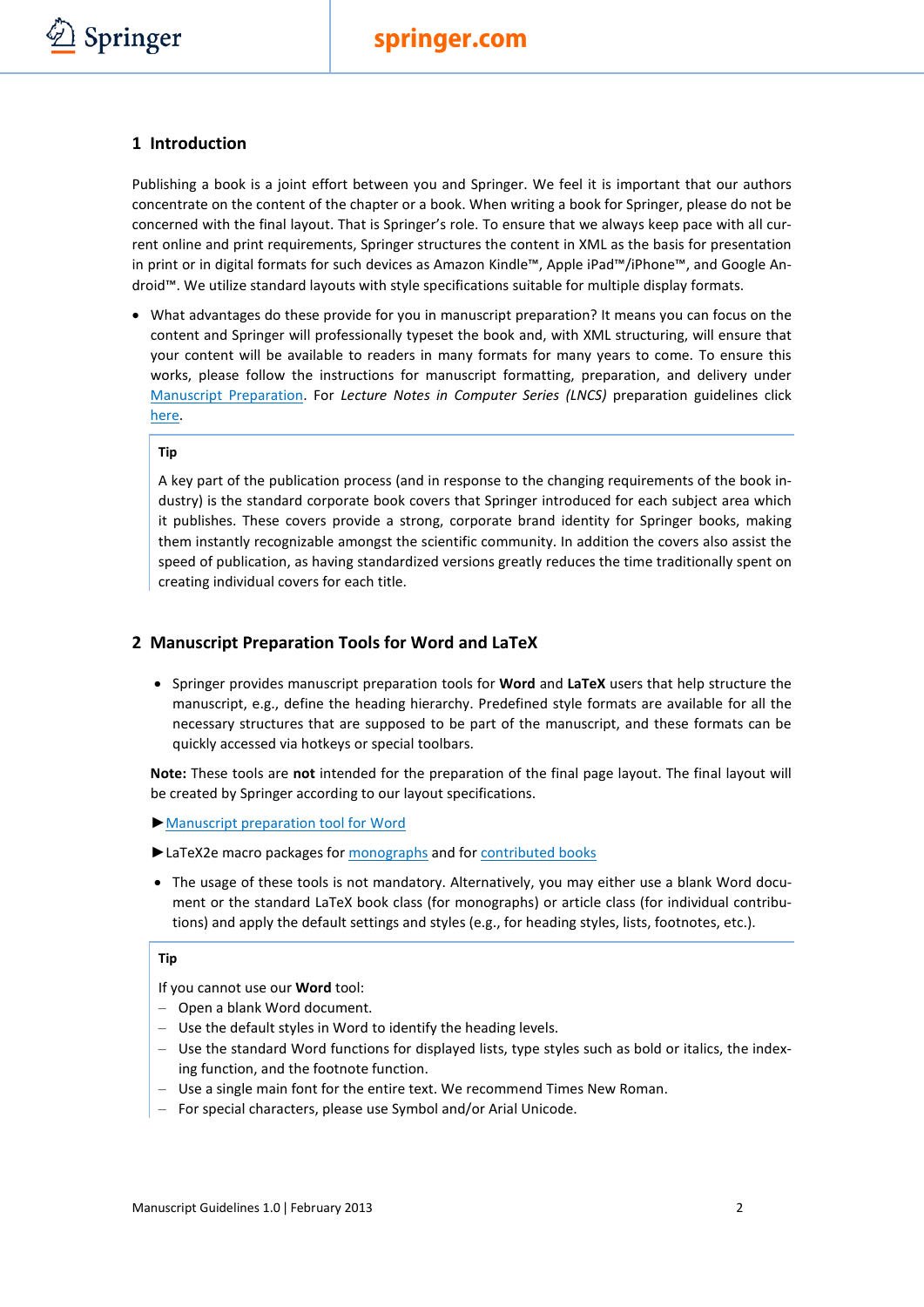#### <span id="page-3-0"></span>**3 Permissions**

Springer

- If excerpts from copyrighted works (including websites) such as illustrations, tables, animations, or text quotations are included in your manuscript, please obtain permission from the copyright holder (usually the original publisher) for both the print and online format.
- Some publishers such as Springer have entrusted the [Copyright Clearance Center](http://www.copyright.com/) in the US to manage the copyright permission procedure on their behalf. Please contact [RightsLink](http://www.copyright.com/content/cc3/en/toolbar/productsAndSolutions/rightslink.html) for further information. Alternatively, Springer can provide you with a template to use when requesting permissions.

#### ►[RightsLink](http://www.copyright.com/content/cc3/en/toolbar/productsAndSolutions/rightslink.html)

- Please comply with the instructions stipulated in the permission(s) concerning acknowledgements or credit lines within your manuscript (e.g., reference to the copyright holder in captions) and keep the written confirmation of the permission in your possession with the copy of your manuscript.
- Please be aware that some publishers do not always grant right of reproduction for free due to different reasons. Springer will not be able to refund any costs that may have been incurred in receiving these permissions. As an alternative, material from other sources should be used.

#### <span id="page-3-1"></span>**4 Manuscript Preparation**

To guarantee a smooth publication process and a seamless transformation of your manuscript into the final layout and various electronic formats (e.g., HTML for online publication, ePub for e-book readers), the manuscript needs to be structured as follows:

- **Front Matter:** Title page, Dedication (optional), Foreword (optional), Preface (optional), Table of Contents, List of abbreviations (optional).
- **Text Body:** It comprises the chapters containing the content of the book, i.e., text, figures, tables, and references. Chapters can be grouped together in parts.
- **Back Matter:** After the last chapter, the back matter can contain an appendix, a glossary, and/or an index, all of which are optional.

#### <span id="page-3-2"></span>**4.1 Front Matter**

**The title page** and the **table of contents** precede the actual content of a book.

The preface (optional) should be about the book: why it was written, who it is for, its organization, or the selection of contributors. An **introduction** to the subject of the book, however, should appear as the first chapter of the book.

Other optional items in the front matter at the beginning of a book are e.g., **dedication**, a **foreword** or a **list of abbreviations**.

#### <span id="page-3-3"></span>**4.1.1 Title Page**

- Please include all author names (for contributed books, the editor names) and their affiliations, the book title and subtitle. Ensure that the sequence of the author names is correct and the title of your book is final when you submit your manuscript.
- Please also supply all the email addresses and telephone numbers and in case of multiple authors or editors, clearly indicate the corresponding author or editor.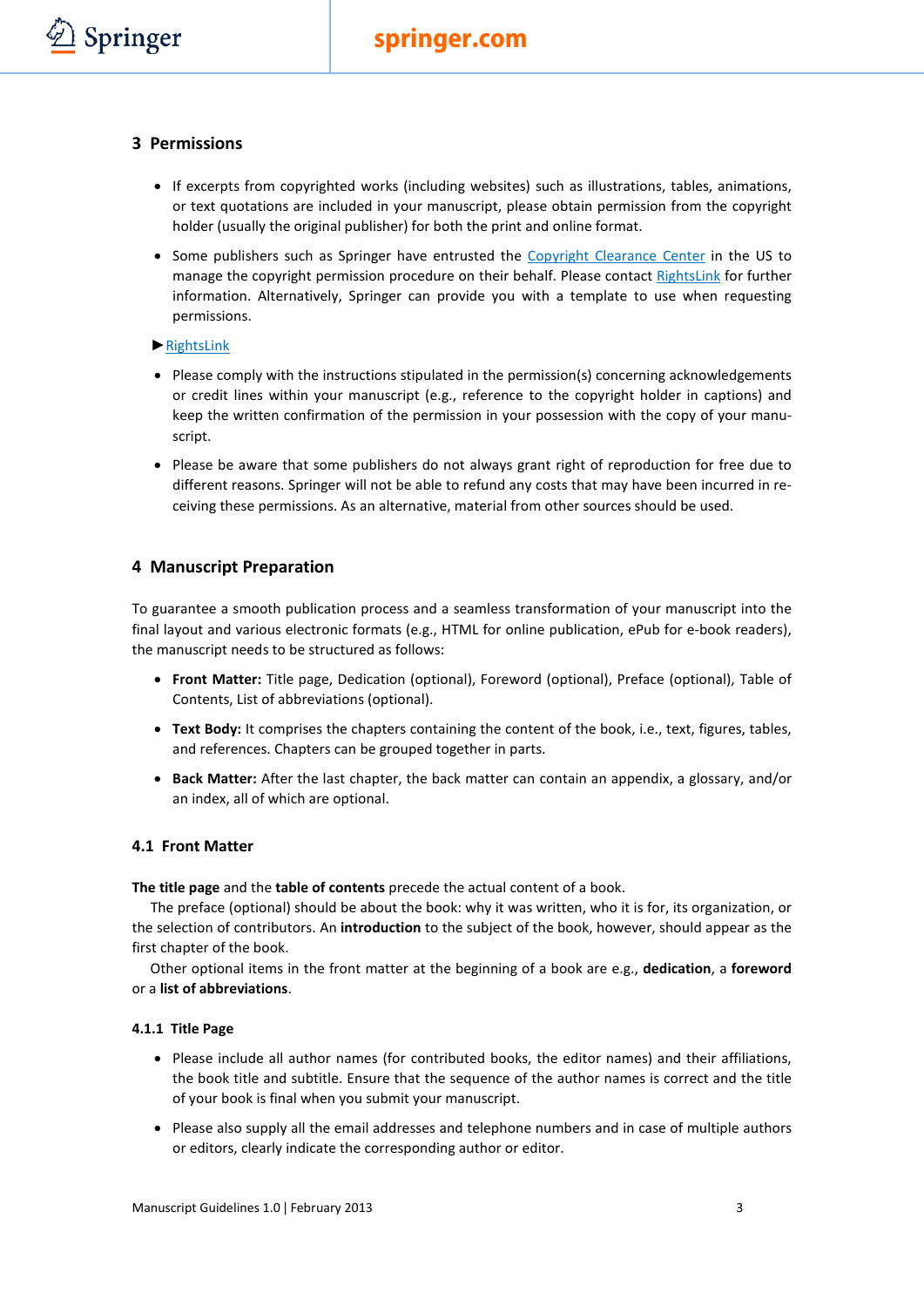## **springer.com**

• Once the manuscript has been delivered to Springer Production, changes to title or authorship are no longer possible.

#### <span id="page-4-0"></span>**4.1.2 Foreword (optional)**

• If you intend to include a foreword, please submit it with the manuscript.

#### **Tip**

Springer

- A foreword is usually written by an authority on the subject, and serves as a recommendation of the book.
- The name of the foreword's contributor is always given at the end of the foreword; affiliations and titles are generally not included, but the date and place of writing may be.

#### <span id="page-4-1"></span>**4.1.3 Preface (optional)**

- A preface should not contain a reference list.
- An introduction to the **subject** of the book should not be confused with a preface. The introduction does not belong in the front matter, but should appear as the first chapter of the book.

#### **Tip**

- The preface should be about the book: why it was written, who it is for, its organization, or the selection of contributors.
- Acknowledgments of support or assistance in preparing the book can be included as the last paragraph(s) of the preface. If the acknowledgment is more than one page long, it should start on a separate page under the heading **Acknowledgments**.

#### <span id="page-4-2"></span>**4.1.4 Table of Contents**

- List all parts, chapters, and back matter material (e.g., an index) in the final sequence.
- If your chapters are numbered, use **Arabic** numerals and number the chapters consecutively throughout the book (Chapter 1, Chapter 2, etc.), i.e., do not start anew with each part.
- If there are parts, use **Roman** numerals for parts (Part I, Part II, etc.).

## [Key Style Points: Table of Contents](http://www.springer.com/cda/content/document/cda_downloaddocument/Key_Style_Points_TOC.pdf?SGWID=0-0-45-1330661-0)

#### <span id="page-4-3"></span>**4.1.5 List of Abbreviations (optional)**

#### **Tip**

– A **list of abbreviations** and/or symbols is optional but it may be very helpful if numerous abbreviations and special symbols are scattered throughout the text.

#### <span id="page-4-4"></span>**4.2 Chapters**

**Chapters** contain the actual content of the book, i.e., text, figures, tables, and references. Chapters can be grouped together in **parts**; subparts are not possible. Only one chapter (i.e., an introduction) may precede the first part and would be the first chapter.

- Decide the numbering style for the chapters and apply this style consistently to all chapters: consecutively numbered (monographs or textbooks) or unnumbered (contributed volumes).
- If an introduction to the subject of the book (historical background, definitions, or methodology) is included, it should appear as the first chapter and thus be included in the chapter numbering. It can contain references, figures, and tables, just as any other chapter.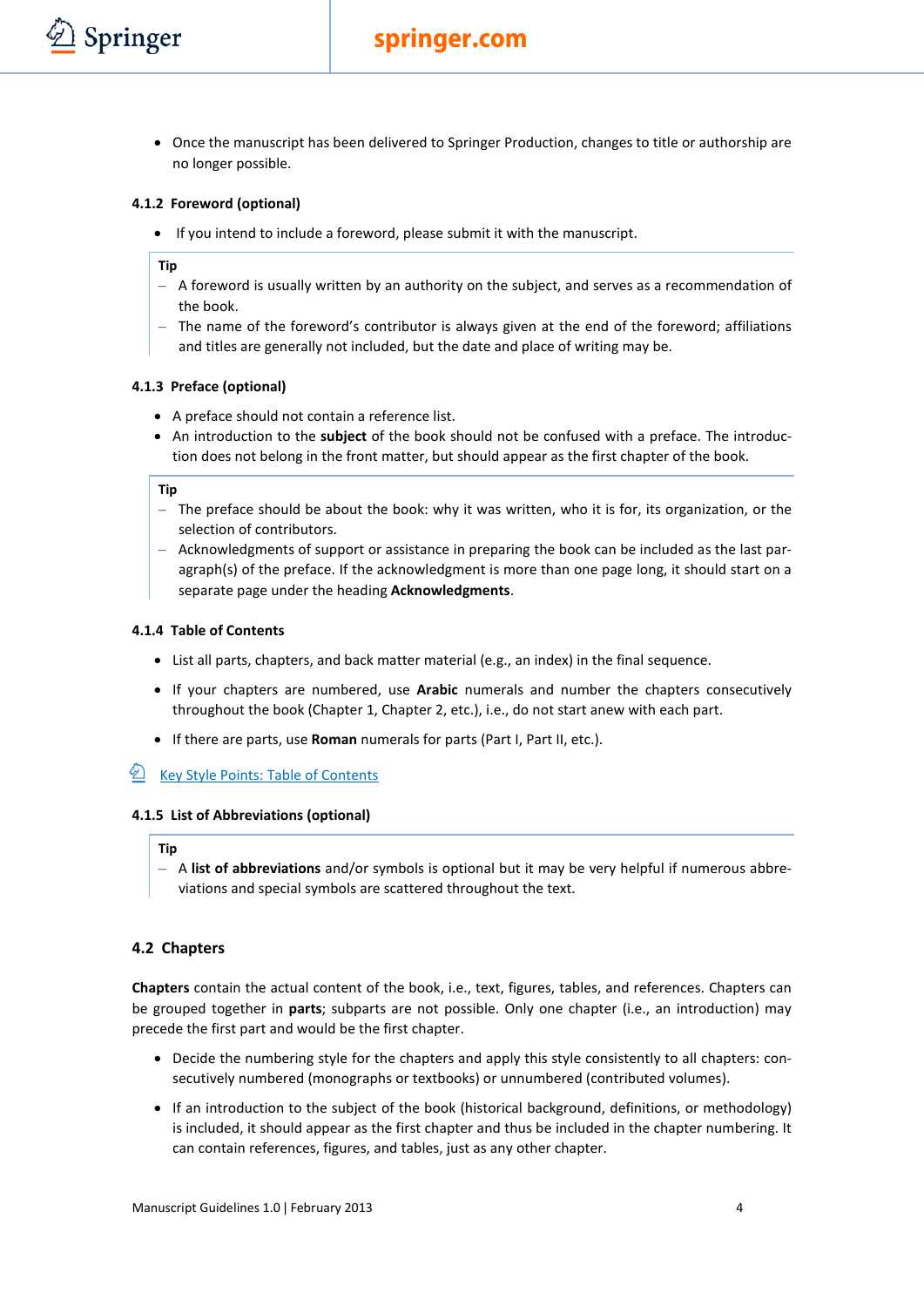#### <span id="page-5-0"></span>**4.2.1 Language**

- Either **British** or **American** English can be used, but be consistent within your chapter or book. In contributed books chapter-wise consistency is accepted.
- Check for consistent **spelling** of names, terms, and abbreviations, including in tables and figure captions.

#### **Tip**

- For American spelling please consult *Merriam–Webster's Collegiate Dictionary*; for British spelling you should refer to *Collins English Dictionary*.
- If English is not your native language, please ask a native speaker to help you or arrange for your text to be checked by a professional editing service. Please insert their final corrections into your data before submitting the manuscript.
- ►[More about language editing](http://www.springer.com/authors/journal+authors/journal+authors+academy?SGWID=0-1726414-12-849104-0)

#### <span id="page-5-1"></span>**4.2.2 Chapter Title and Authors**

• For contributed volumes, please include each chapter's authors' names (spelled out as they would be cited), affiliations and e-mail addresses and telephone numbers after the chapter title. (The telephone number will not be published but may be needed as contact information during the publishing process.)

## <span id="page-5-2"></span>**E** [Key Style Points: Chapter Title Page](http://www.springer.com/cda/content/document/cda_downloaddocument/Key_Style_Points_ChapTitleP.pdf?SGWID=0-0-45-1330662-0)

#### **4.2.3 Abstract**

- **Begin each chapter with an abstract** that summarizes the content of the chapter in 150 to 250 words. The abstract will appear **online** at [SpringerLink](http://link.springer.com/) and be available with unrestricted access to facilitate online searching, using, e.g., Google, and allow unregistered users to read the abstract as a teaser for the complete chapter
- If no abstract is submitted, we will use the first paragraph of the chapter instead.
- Abstracts appear only in the **printed edition** of contributed volumes unless stipulated otherwise.

#### **Tip**

- Don't include reference citations or undefined abbreviations in the abstract, since abstracts are often read independently of the actual chapter and without access to the reference list.
- For further tips on writing an effective abstract, see the website on [Search Engine Optimization.](http://www.springer.com/authors/author+zone?SGWID=0-168002-12-945107-0)

#### <span id="page-5-3"></span>**4.2.4 Keywords (if applicable)**

• Some books also publish keywords. Please check with the editor of your book or with the publishing editor to see if keywords are required.

- Each keyword should not contain more than two compound words, and each keyword phrase should start with an uppercase letter.
- <span id="page-5-4"></span>– When selecting the keywords, think of them as terms that will help someone locate your chapter at the top of the search engine list using, for example, Google. Very broad terms (e.g., 'Case study' by itself) should be avoided as these will result in thousands of search results but will not result in finding your chapter.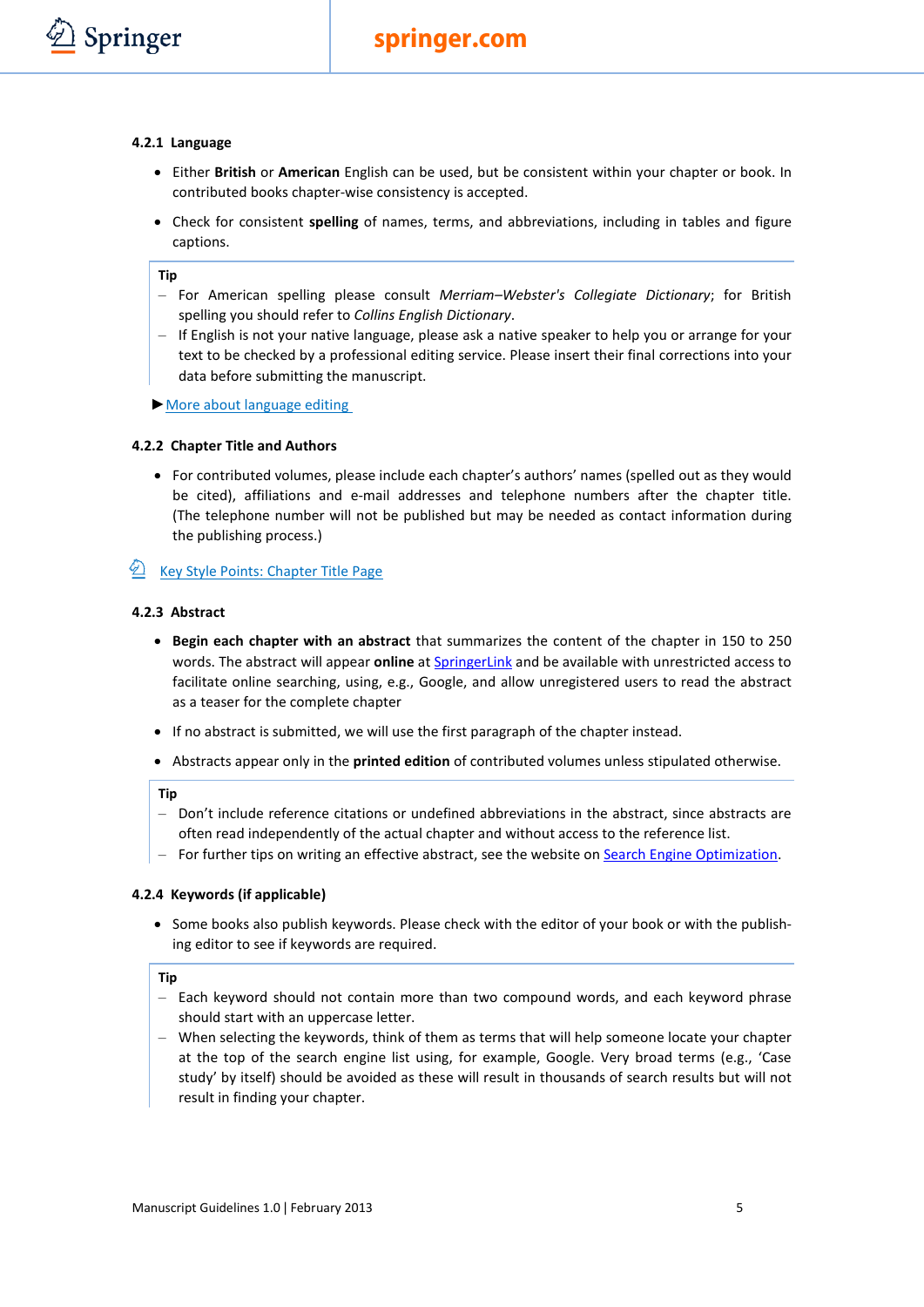#### **4.2.5 Headings and Heading Numbering**

- Heading levels should be clearly identified and each level should be uniquely and consistently formatted and/or numbered.
- Use the **decimal system** of numbering if your headings are numbered.
- Never skip a heading level. The only exceptions are run-in headings which can be used at any hierarchical level.

## **E** [Key Style Points: Headings](http://www.springer.com/cda/content/document/cda_downloaddocument/Key_Style_Points_Headings.pdf?SGWID=0-0-45-1330663-0)

#### **Tip**

Springer

- In **cross-references**, for hyperlink purposes, refer to the chapter or section number (e.g., see Chap. 3 or see Sect. 3.5.1).
- In addition to numbered headings, two more (lower) heading levels are possible. Their hierarchical level should be identified with the help of Springer's templates or the standard Word or LaTeX heading styles.
- Another option for lower level headings is a run-in heading, i.e., headings that are set immediately at the beginning of the paragraph. Such headings should be formatted in bold or italics.

#### <span id="page-6-0"></span>**4.2.6 Terminology, Units and Abbreviations**

- Technical terms and **abbreviations** should be defined the first time they appear in the text.
- Please always use internationally accepted signs and symbols for units, so-called **SI units**.
- **Numerals** should follow the British/American method of decimal points to indicate decimals and commas to separate thousands.

## **E** [Key Style Points: Abbreviations, Numbers, Units and Equations](http://www.springer.com/cda/content/document/cda_downloaddocument/Key_Style_Points_Abbrev.pdf?SGWID=0-0-45-1330664-0)

#### **Tip**

– If the manuscript contains a large number of terms and abbreviations, a list of abbreviations or a **glossary** is advised.

#### <span id="page-6-1"></span>**4.2.7 Formal Style and Text Formatting**

• Manuscripts will be checked by a copy editor for formal style. Springer follows certain standards with regard to the presentation of the content, and the copy editors make sure that the manuscript conforms to these styles.

## **E** [Key Style Points: Formal Style, Text formatting](http://www.springer.com/cda/content/document/cda_downloaddocument/Key_Style_Points_TextFormat.pdf?SGWID=0-0-45-1330665-0)

#### **Tip**

– Remember not to make changes that involve only matters of style when you check your proofs. We have generally introduced forms that follow Springer's house style.

#### **Emphasis and special type**

## **E** [Key Style Points: Formal Style, Text formatting](http://www.springer.com/cda/content/document/cda_downloaddocument/Key_Style_Points_TextFormat.pdf?SGWID=0-0-45-1330665-0)

#### **Tip**

- **Italics** should be used for emphasized words or phrases in running text, but do not format entire paragraphs in italics.
- In addition, use italics for species and genus names, mathematical/physical variables, and prefixes in chemical compounds.
- **Bold** formatting should only be used for run-in headings and **small capitals** for indicating optical activity (D- and L-dopa).

Manuscript Guidelines 1.0 | February 2013 6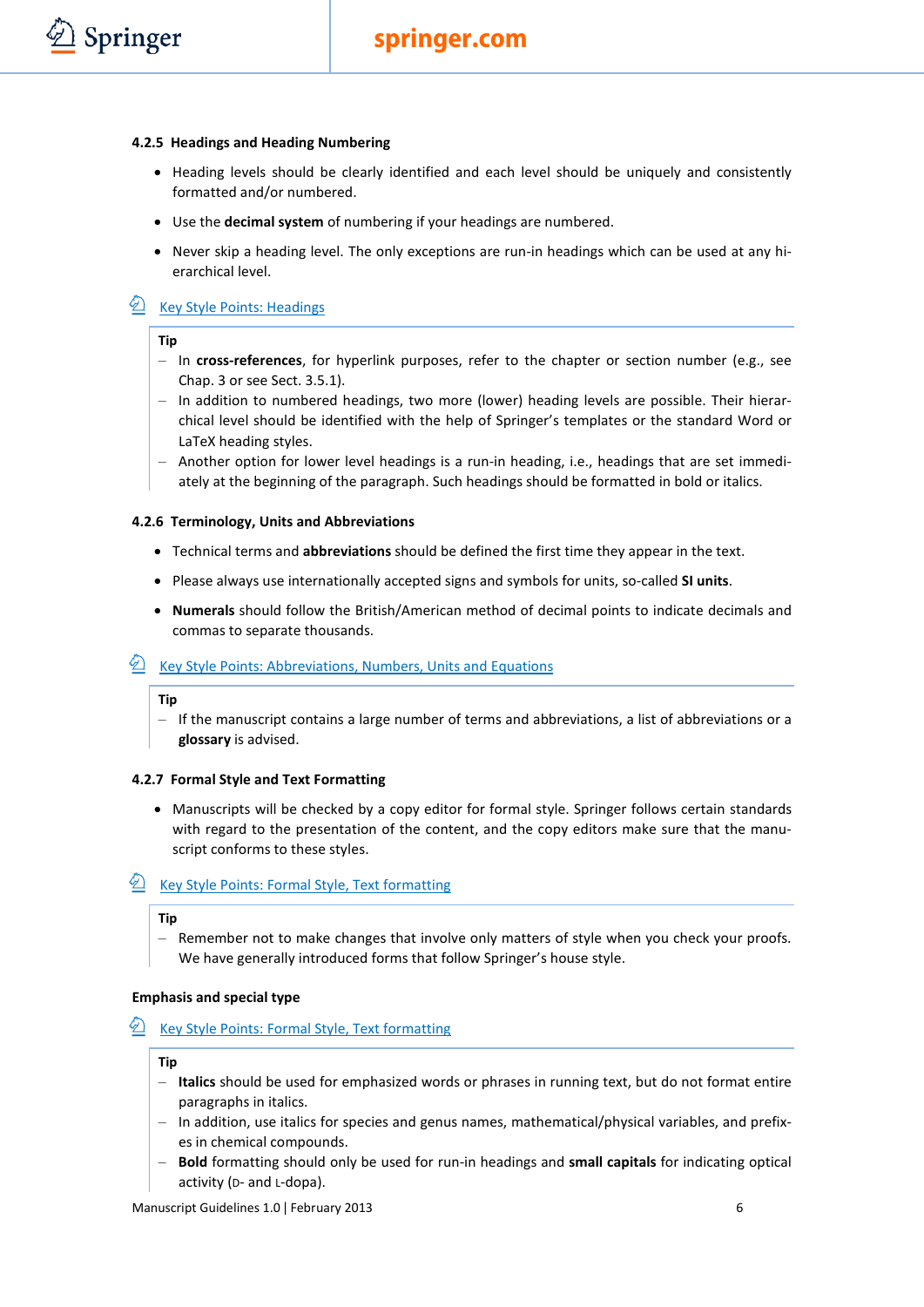

– **Sans serif** (e.g., Arial) and **nonproportional font** (e.g., Courier) can be used to distinguish the literal text of computer programs from running text.

#### **Boxes**

• Do not set entire pages as boxes, because this affects online readability.

#### **Tip**

– Additional text elements for **professional and text books** such as examples, questions or exercises, summaries or key messages can be highlighted with Springer's manuscript preparation tool. If you do not use the tool, use a consistent style for each of these elements and submit a list of the styles used together with your manuscript.

#### <span id="page-7-0"></span>**4.2.8 Footnotes**

- Always use footnotes instead of endnotes and never use footnotes instead of a reference list.
- Footnotes should not consist of a reference citation. Footnotes should not contain figures, tables and/or the bibliographic details of a reference.

## <span id="page-7-1"></span>**E** [Key Style Points: Formal Style, Text formatting](http://www.springer.com/cda/content/document/cda_downloaddocument/Key_Style_Points_TextFormat.pdf?SGWID=0-0-45-1330665-0)

#### **4.2.9 Equations and Program Code**

- In **Word**, use the Math function of Word 2007 or 2010, MathType, or Microsoft Equation Editor with Word 2003 to create your equations, and insert the graphic into your text file as an object.
- In **LaTeX**, use the Math environment to create your equations.

## **E** [Key Style Points: Abbreviations, Numbers, Units and Equations](http://www.springer.com/cda/content/document/cda_downloaddocument/Key_Style_Points_Abbrev.pdf?SGWID=0-0-45-1330664-0)

#### **Tip**

<span id="page-7-2"></span>– Prepare the whole equation in this way and not just part of it.

#### **4.3 Tables**

- Give each table a caption. Add a reference citation to the table source at the end of the caption, if necessary.
- Number tables consecutively using the chapter number (e.g. Table 1.1 for the first table in Chap. 1) and ensure that all tables are cited in the text in sequential order. Do not write "the following table".
- Use the table function to create and format tables. Do not use the space bar or multiple tabs to separate columns and do not use Excel to create tables as this can cause problems when converting your tables into the typesetting program and other formats.

## **E** [Key Style Points: Tables and Lists](http://www.springer.com/cda/content/document/cda_downloaddocument/Key_Style_Points_Tables.pdf?SGWID=0-0-45-1330666-0)

- Simple, one-column lists should not be treated as tables. Use the displayed list function instead.
- Save the tables in the same file as text, references, and figure captions.
- Do not manually insert table rules in the manuscript, because they cannot be retained.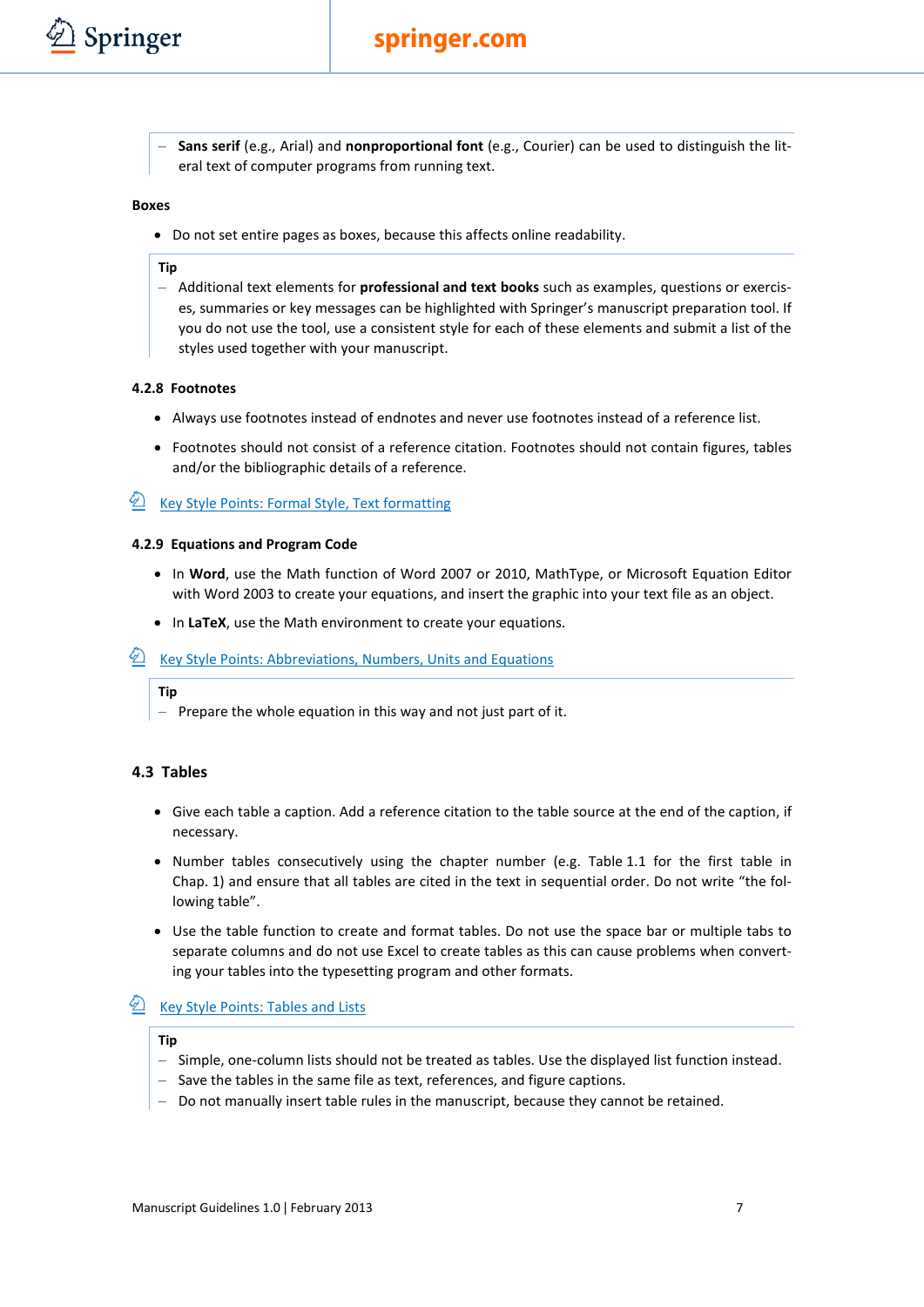#### <span id="page-8-0"></span>**4.4 Figures and Illustrations**

#### <span id="page-8-1"></span>**4.4.1 Numbering**

• Number the figures chapter-wise using the chapter number (e.g., Fig. 1.1 for the first figure in Chap. 1) and ensure that all figures are cited in the text in sequential order. Do not write "the following figure".

#### <span id="page-8-2"></span>**4.4.2 Figure Captions**

- Give each figure a concise caption, describing accurately what the figure depicts. Include the captions at the end of the text file, not in the figure file.
- Identify all elements found in the figure in the figure caption and use boxes, circles, etc. as coordinate points in graphs instead of color lines.
- If a figure is reproduced from a previous publication, include the source as the last item in the caption.

## <span id="page-8-3"></span> $\hat{Z}$  [Key Style Points: Figures and Illustrations](http://www.springer.com/cda/content/document/cda_downloaddocument/Key_Style_Points_Figs.pdf?SGWID=0-0-45-1330667-0)

#### **4.4.3 Figure and Illustration Files**

A figure is an object that is drawn or photographed. It does not consist solely of characters and thus cannot be keyed.

- Do not submit tabular material as figures.
- **Graphics and diagrams** should be saved as EPS files with the fonts embedded. Microsoft Office files (Excel or PowerPoint) can be submitted in the original format (xls, xlsx, ppt, pptx). Scanned graphics in TIFF format should have a minimum resolution of 1200 dpi.
- **Photos** or drawings with fine shading should be saved as TIFF with a minimum resolution of 300 dpi.
- A **combination** of halftone and line art (e.g., photos containing line drawings or extensive lettering, color diagrams, etc.) should be saved as TIFF with a minimum resolution of 600 dpi.

- **Color figures** will appear in color in the eBook but may be printed in black and white. In that case, do not refer to color in the captions and make sure that the main information will still be visible if converted to black and white. A simple way to check this is to make a black and white printout to see if the necessary distinctions between the different colors are still apparent. Color illustrations should be submitted as RGB (8 bits per channel).
- Ensure consistency by using similar **sizing** and lettering for similar figures. Ideally, you should size figures to fit in the page or column width. For books in Springer's standard format, the figures should be 78 mm or 117 mm (3 or 4 1/2 inches) wide and not higher than 198 mm (7 3/4 inches).
- To add **lettering**, it is best to use Helvetica or Arial (sans serif fonts) and avoid effects such as shading, outline letters, etc. Keep lettering consistently sized throughout your final-sized artwork, usually about 2–3 mm (8–12 pt). Variance of type size within an illustration should be minimal, e.g., do not use 8-pt type on an axis and 20-pt type for the axis label.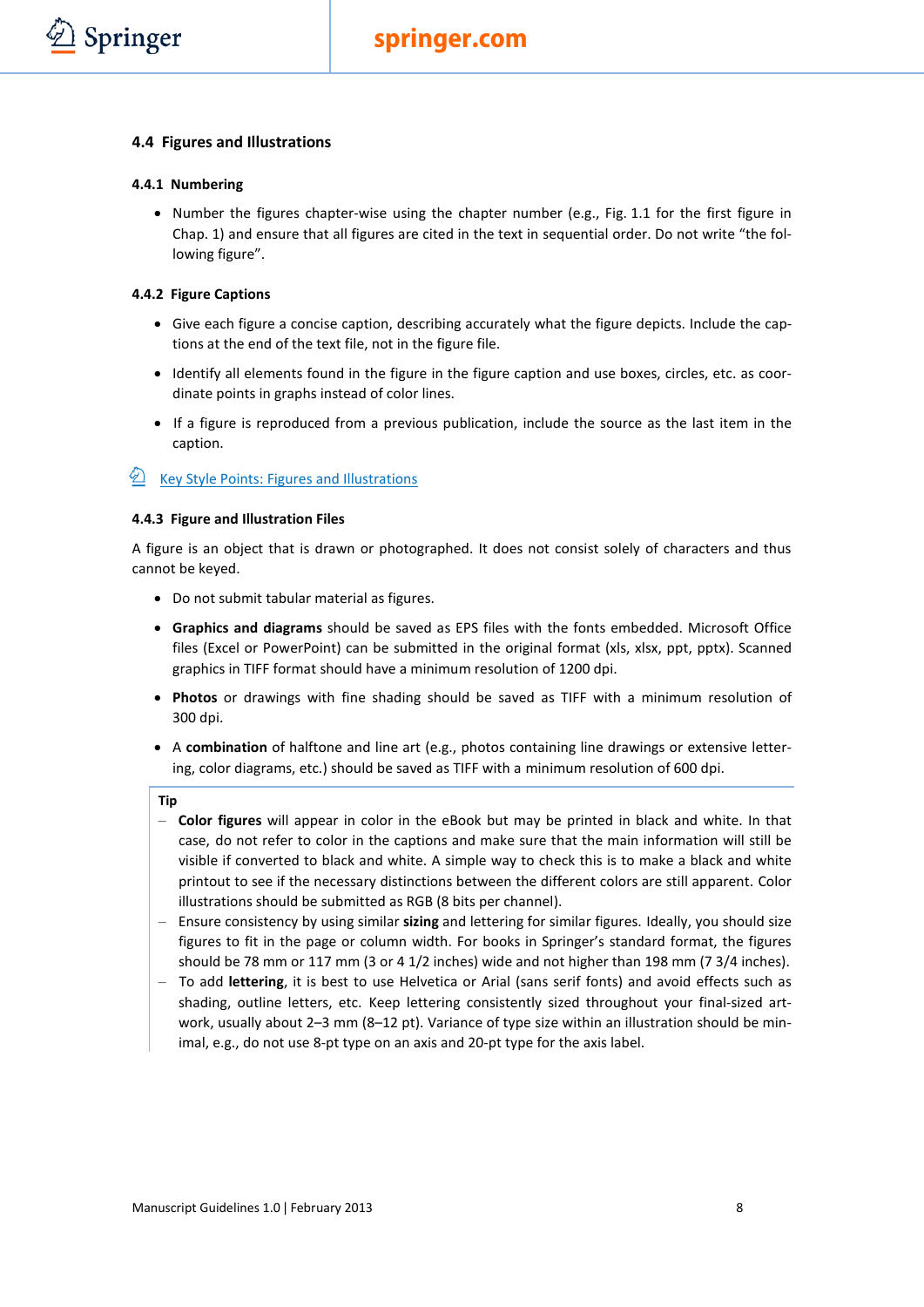#### <span id="page-9-0"></span>**4.5 References**

Springer

#### <span id="page-9-1"></span>**4.5.1 Reference Citations**

- Cite references in the text with author name/s and year of publication in parentheses ("Harvard system"):
- One author: (Miller 1991) or Miller (1991)
- Two authors: (Miller and Smith 1994) or Miller and Smith (1994)
- Three authors or more: (Miller et al. 1995) or Miller et al. (1995)
- If it is customary in your field, you can also cite with reference numbers in square brackets either sequential by citation or according to the sequence in an alphabetized list:
- $[3, 7, 12]$ .

#### <span id="page-9-2"></span>**4.5.2 Reference List**

- Include a **reference list at the end of each chapter** so that readers of single chapters of the eBook can make full use of the citations. References at the end of the book cannot be linked to citations in the chapters. Please do not include reference lists at the end of a chapter section, at the end of a book part, in a preface or an appendix.
- Include all works that are cited in the chapter and that have been published (including on the Internet) or accepted for publication. Personal communications and unpublished works should only be mentioned in the text. Do not use footnotes as a substitute for a reference list.
- Entries in the list must be listed alphabetically except in the numbered system of sequential citation. The rules for alphabetization are:
- First, all works by the author alone, ordered chronologically by year of publication.
- Next, all works by the author with a coauthor, ordered alphabetically by coauthor.
- Finally, all works by the author with several coauthors, ordered chronologically by year of publication.

#### **Tip**

- For authors using EndNote software to create the reference list, Springer provides output styles that support the formatting of in-text citations and reference list.
- ► [EndNote software: Springer reference](http://www.springer.com/cda/content/document/cda_downloaddocument/SpringerEndnoteStyles_Books.zip?SGWID=0-0-45-946637-0) styles
- For authors using BiBTeX, the style files are included in Springer's LaTex package.

#### <span id="page-9-3"></span>**4.5.3 Reference Styles**

Springer follows certain standards with regard to the presentation of the reference list. They are based on reference styles that were established for various disciplines in the past and have been adjusted to facilitate automated processing and citation linking. This allows us, for example, to easily cross link the cited references with the original publication.

- Always select one of the reference list styles that are supported by **Springer** and suits your publication best or follow the instructions received from your book editor. There are, however, recommended styles depending on the **discipline**.
- The copy editor will check the references against the reference style applicable for the book and correct the format if necessary.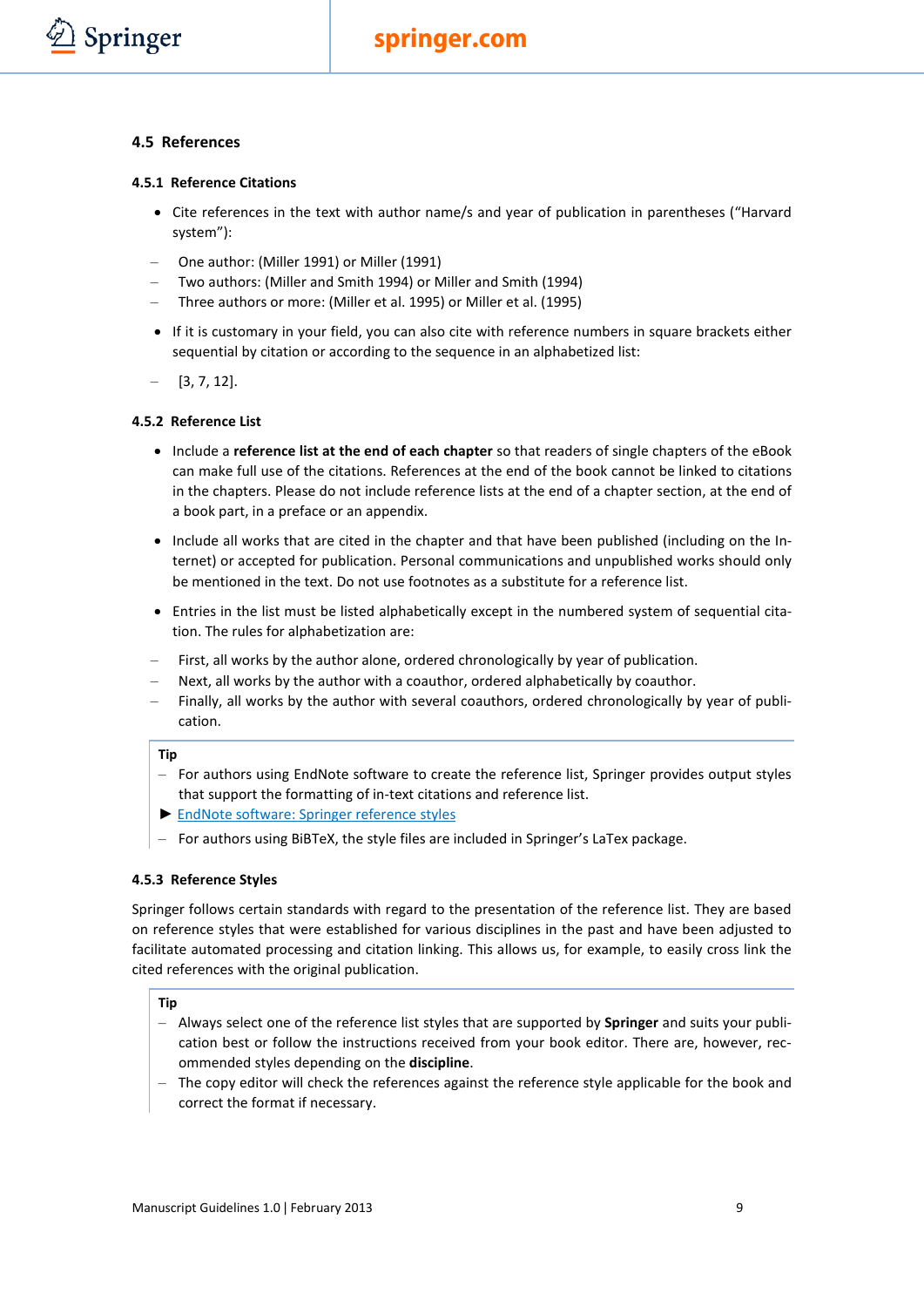

| <b>Springer Style</b>                   | <b>Disciplines</b>            | <b>Key Style Points:</b><br><b>Reference styles</b> | <b>EndNote software:</b><br><b>Springer reference</b> |
|-----------------------------------------|-------------------------------|-----------------------------------------------------|-------------------------------------------------------|
| <b>Springer Basic Style</b>             | Medicine, Biomedicine, Life   | <b>Springer Basic Style</b>                         | styles<br><b>Springer Basic End-</b>                  |
| Based on Harvard style and rec-         | Sciences, Chemistry, Geosci-  |                                                     | <b>Note Style</b>                                     |
| ommendations of the Council of          | ences, Computer Science, En-  |                                                     |                                                       |
| <b>Biology Editors (CBE)</b>            | gineering, Economics          |                                                     |                                                       |
| <b>Springer Vancouver Style</b>         | Medicine, Biomedicine         | <b>Springer Vancouver</b>                           | <b>Springer Vancouver</b>                             |
| Based on the NLM guidelines Cit-        |                               | <b>Style</b>                                        | <b>EndNote Style</b>                                  |
| ing Medicine                            |                               |                                                     |                                                       |
| <b>Springer MathPhys Style</b>          | Mathematics, Physics, Statis- | <b>Springer MathPhys</b>                            | <b>Springer MathPhys</b>                              |
|                                         | tics                          | <b>Style</b>                                        | <b>EndNote Style</b>                                  |
| <b>Springer Physics Style</b>           | Physics                       | <b>Springer Physics</b>                             | <b>Springer Physics</b>                               |
| Based on the reference list style       |                               | <b>Style</b>                                        | <b>EndNote Style</b>                                  |
| of the American Physical Society        |                               |                                                     |                                                       |
| (APS)                                   |                               |                                                     |                                                       |
| <b>Springer SocPsych Style</b>          | Social Sciences, Psychology   | <b>Springer SocPsych</b>                            | <b>Springer SocPsych</b>                              |
| Based on the reference list style       |                               | <b>Style</b>                                        | <b>EndNote Style</b>                                  |
| that was established by the             |                               |                                                     |                                                       |
| American Psychological Associa-         |                               |                                                     |                                                       |
| tion (APA)                              |                               |                                                     |                                                       |
| <b>Springer Humanities Style</b>        | Humanities, Linguistics, Phi- | <b>Springer Humani-</b>                             | <b>Springer Humani-</b>                               |
| Based on the reference list style       | losophy                       | ties Style                                          | ties EndNote Style                                    |
| as suggested by the Chicago             |                               |                                                     |                                                       |
| Manual of Style (15 <sup>th</sup> edn.) |                               |                                                     |                                                       |

#### <span id="page-10-0"></span>**4.6 Back Matter**

After the last chapter, the back matter of the book can contain an **appendix**, a **glossary**, and/or an **index**.

• Do not include a reference list containing the cited literature in the back matter, as references are then not linked to citations in the chapters. Instead, include reference lists at the end of each chapter. A list of further reading may be included in the back matter.

#### <span id="page-10-1"></span>**4.6.1 Appendix**

• An appendix cannot include a reference list.

#### **Tip**

– Include important original content within a chapter or a chapter appendix, not in the book appendix, as any appendix in the back matter of a book will appear with unrestricted access in the eBook on SpringerLink.

#### <span id="page-10-2"></span>**4.6.2 Index (if applicable)**

• If an index is desired, please submit the index entries with the manuscript.

#### **Tip**

– Use the indexing function in Word or the index command in LaTeX to identify the index term as you write your text and indicate, on average, one or two index entry terms per manuscript page to be included in the index.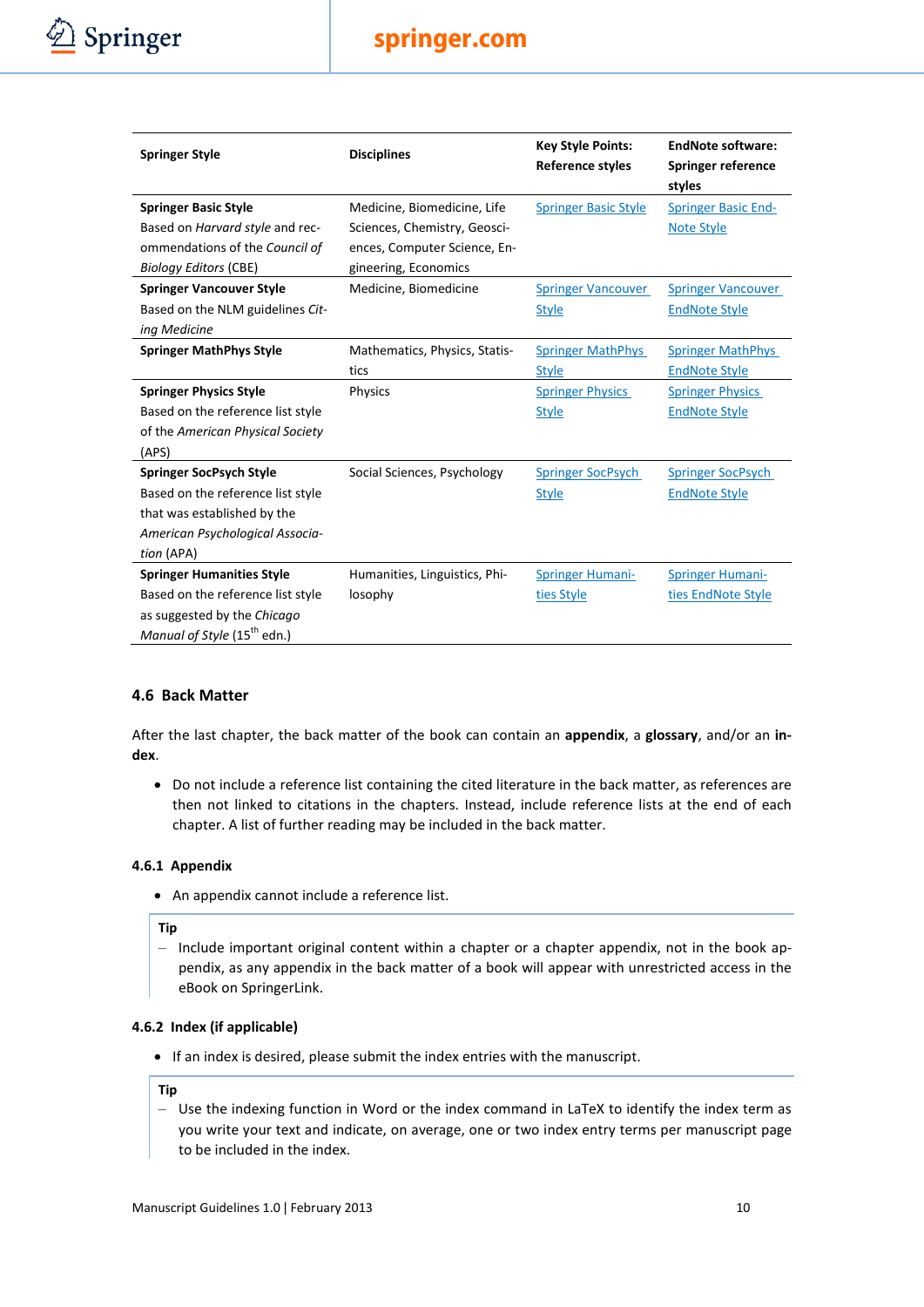- Information should be listed under the term that most readers will probably look at first. Use cross-references to list variations or written-out versions and abbreviations/acronyms.
- If you provide a list with index terms, the index, with page numbers, will be generated by our production partner.

#### <span id="page-11-0"></span>**5 Final Check and Submission**

- Check the table of contents for the correct sequence of part, chapter and heading numbering and update the chapter titles and subheadings if necessary.
- Save each chapter or contribution, including the accompanying references, figure legends, and tables, in a separate file in the original source file format and give each file your name and the chapter number (e.g., Myers-Chap1). Save the original figure files separately and name them with your name, the chapter, and figure number (e.g., Myers-Fig1.1).
- Ensure the text and figures of your manuscript are complete and final and that you have kept to the agreed-upon length.
- Submit your manuscript to your Springer Publishing Editor. Please include:
- Original source files (Word, LaTeX) and figure files.
- A PDF file of your manuscript and figure files, ideally with all fonts embedded, that can be used as a reference. This is especially important if text or figures contain special characters or unusual fonts. **Please check the PDF to ensure that text appears as it should**.
- Ensure all third-party permissions have been obtained.
- For contributed volumes, ensure that all signed Consent to Publish forms are enclosed in a separate folder.
- Submission is possible via FTP (please contact your Springer Publishing Editor for access details).
- Before you submit your final manuscript, use the following [Manuscript Submission Checklist](http://www.springer.com/cda/content/document/cda_downloaddocument/MS_Checklist.pdf?SGWID=0-0-45-1330674-0) to make sure you have covered everything.